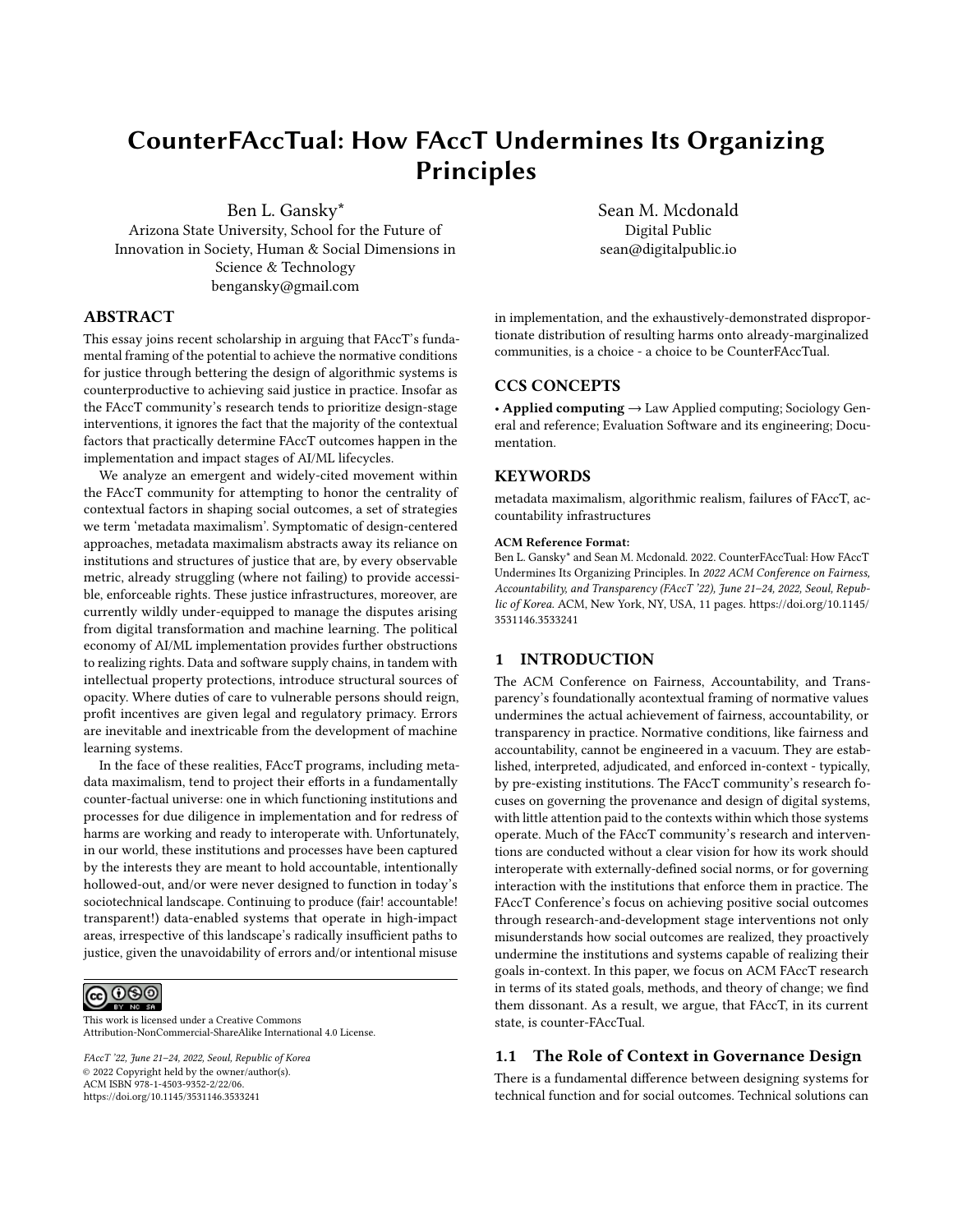be achieved by a defined group of actors under controlled conditions. The tendency within the computer sciences to imagine social outcomes as engineerable is consonant with a long history of scientific practice characterized by a framing of success as that which can be accomplished and evaluated within a bounded, rational system (e.g. [\[24\]](#page-9-0)). The adoption of normative as opposed to technical goals, on the other hand, transposes the question of success or failure into an unbounded, indeterminate space defined in terms of the quality of relationships between a range of entities, inputs, and outputs. In the face of this complexity, in order for a system to know that it is achieving its normative goals, it must have the capacity to monitor the normative implications of its inputs and outputs (due diligence and impact assessment processes, respectively). It must also develop the capacities necessary to identify and, where necessary, adapt behavior and redress unanticipated harms. The nature, scale, and intensity of oversight and adaptation mechanisms are defined in-context, typically based on the scale of impact of the system. In other words, normatively sound governance is not primarily determined by the material or historical properties of the tools, but by the context of their use.

For example, procuring a certified N95 mask is a different kind of task for a hospital administrator in 2022 than for a hobbyist carpenter in 2019; the level of appropriate due diligence in sourcing varies because the potential outcomes resulting from these N95 transactions have such different stakes. The appropriate amount of oversight of the administrator or the carpenter varies by the same logic. In neither case, however, can it justly be the responsibility of the mask manufacturer to determine the necessary due diligence or oversight on their own, because the manufacturer cannot anticipate all the contexts in which their product will be deployed. While the accomplishment of a technical goal (the function of the mask under particular testing conditions) can be effectively assessed within the bounds of the lab or factory, the normative goals towards which the masks will be employed (e.g. safety, care) can only be accomplished and accounted for in the context of their use. The responsibility of the manufacturer is to ensure that their work facilitates the governance needs of their users (including, e.g., both the carpenter and the administrator), as determined by those users and the relevant contextual institutions (e.g. OSHA and the NIH).

Our contention is that data about the provenance of a digital asset is not an acontextually good or just predictor of its future fairness, accountability, or transparency outcomes in practice. The FAccT community's focus is on legitimizing the maximization of data, model, and service reusability (i.e. justifying progressively less-regulated market-based exchange and fewer impediments to scaling). In so far as it continues to invest in collecting and making available provenance (meta)data, FAccT research explicitly ignores more obvious, established, and effective means of achieving its social impact goals.

Our analysis is organized around an illustrative review and critique of a group of allied and widely-cited critical FAccT projects. These we construe as representative of the mainstream of critical FAccT research. We offer three objections to these projects as a means to achieving FAccT outcomes in-practice: (a) the structural incentives towards opacity, competition, and commercial frames within digital supply chains; (b) the convenient illusion of practical pathways to justice for harmed actors; and (c) the fundamental

flaw in their theory of change, namely the problematic and broadly self-centered focus on interventions 'in the lab'. We follow this analysis with an alternative frame for FAccT critiques that incorporates both stage and scale of development context, toward restoring the contextual integrity of data/ML governance systems [\[49\]](#page-10-1).

#### 2 METADATA MAXIMALISM: A CRITIQUE

#### 2.1 Background

As soon as a system adopts normative goals, like fairness, accountability, or transparency, it assumes responsibility for building the capabilities to know whether it's achieving those goals, and for adapting accordingly. Primary among those capabilities are the ability to perceive and evaluate its inbound and outbound interactions with the world through the lens of that norm, i.e. due diligence (monitoring inbound exchanges) and impact assessment (monitoring outbound exchange). Beyond raw awareness, systems also require the capacity to adapt their behavior toward their goals over time, and the independent oversight to provide redress for the ways in which they fail to achieve their goals. These latter capabilities, which provide the ability for responsible parties to evolve the behavior of the system toward its intended goals, we refer to as adaptability.

A further necessary element of systems in pursuit of normative goals is infrastructure for participation. The ability of stakeholders to participate meaningfully in a system is both in and of itself an expression of normative values (i.e. that a system's legitimacy is in some way tied to its responsiveness and accountability to its stakeholders) and a capability that a system must have in order to achieve its normative goals. Without mechanisms for stakeholder participation, in other words, a sociotechnical system risks both illegitimacy and inefficacy. Obviously, the questions of who participates, in what ways, and to what ends are centrally important to the normative outcomes of the system in question (see, e.g. [\[18\]](#page-9-1)). Participation, then, becomes an (often implicit) dependency on which the effective accomplishment of normative goals relies. The ways in which stakeholders are enabled and disabled from participating - by both endogenous (system design) and exogenous (environmental, contextual) factors - are key determinants of a system's ability to achieve its goals.

Systemic capabilities for oversight, adaptability, and participation are necessarily codependent, and their design must be contextually-determined. Oversight without adaptability is ineffectual, while adaptation without oversight is blind - and unjust (e.g. [\[60\]](#page-10-2)). Absent a rootedness in the context of application, oversight cannot appreciate the normative significance of its findings and adaptation strategies are unmoored from reality. The appropriateness and design of oversight, adaptability, and participation in digital systems varies based on the normative implications of the impacts of those systems, based on a range of contextual factors like type of use, scale of deployment, and stage of development.

Turning to data-enabled systems, information about the origin and movement of datasets, models, and services is foundational for both due diligence and impact assessment. Provenance information for digital inputs is essential to adjudicate whether a given data-enabled system should be accorded trust within a particular context of use [\[45\]](#page-10-3). The same goes for information about outbound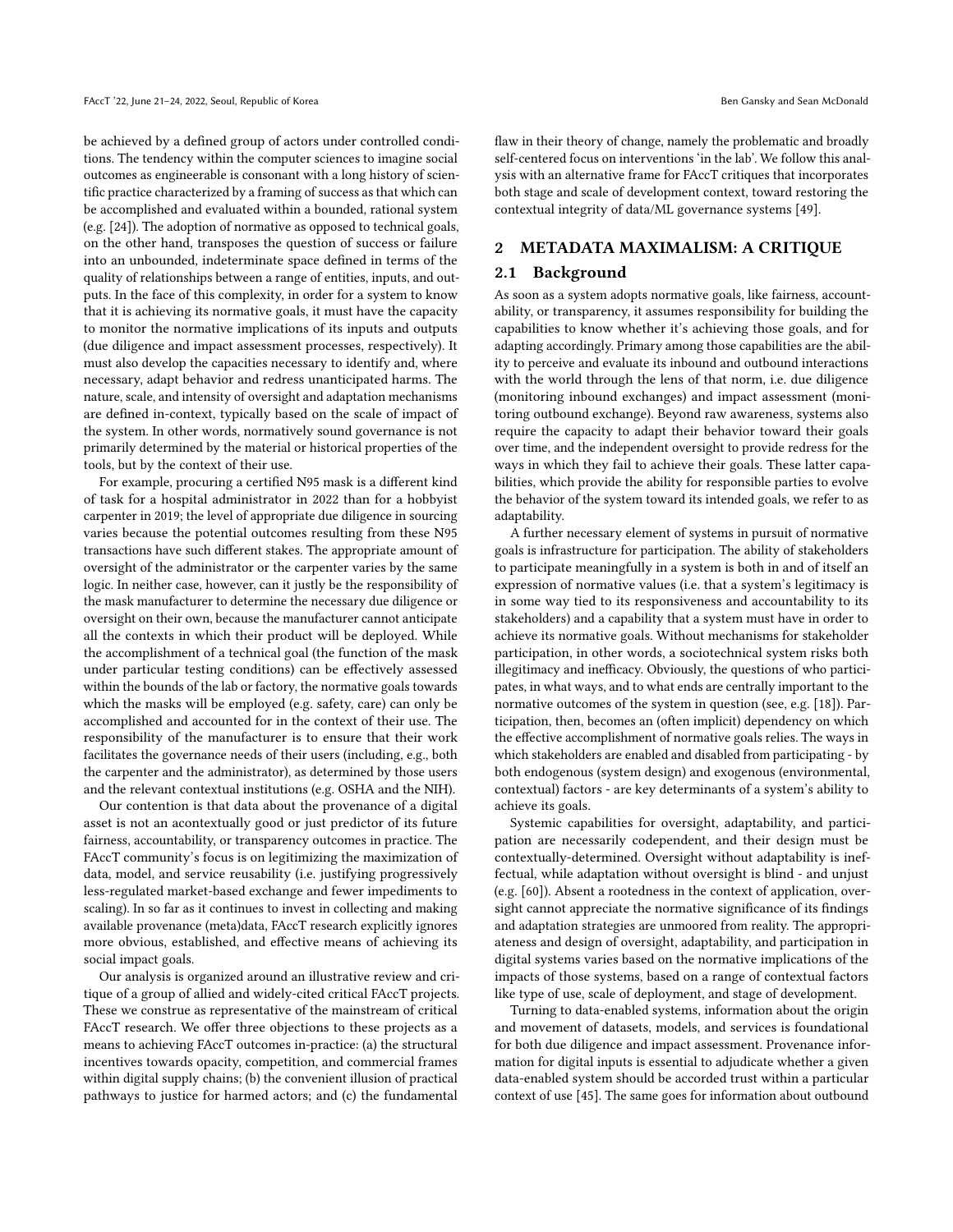datasets and models' chain of custody, or trajectory ([\[41,](#page-10-4) [42\]](#page-10-5)). Both provenance and trajectory information are necessary to secure accountability for the outcomes of such systems (e.g. [\[48\]](#page-10-6)). These capabilities are, however, not enough. Digital systems whose oversight relies on the use of provenance and trajectory metadata must design those oversight capabilities appropriately for the context in which that system is situated. Further, digital systems without integrated and contextually-determined adaptability and participation architectures are certainly not sufficient to achieve normative goals - especially in the absence of well-functioning independent oversight mechanisms.

An emergent strand of FAccT scholarship has proposed a set of practices and infrastructures for achieving normative goals by adding contextualizing information to datasets and machinelearning models and services (e.g. [\[4,](#page-9-2) [5,](#page-9-3) [9,](#page-9-4) [20,](#page-9-5) [29,](#page-9-6) [30,](#page-9-7) [47,](#page-10-7) [57,](#page-10-8) [62,](#page-10-9) [74\]](#page-10-10). We refer to these projects and proposals as metadata maximalism. While most, if not all, of the above proposals focus on provenance and trajectory documentation in order to enable transparency as a key normative goal, metadata maximalism is often extended to a range of other proposed normative aims. These include fairness, social acceptance of machine learning in sensitive domains [\[4\]](#page-9-2), system stability [\[74\]](#page-10-10), trustworthiness [\[4,](#page-9-2) [62\]](#page-10-9), accountability [\[74\]](#page-10-10), [\[62\]](#page-10-9), interpretability [\[74\]](#page-10-10), efficiency of development [\[29\]](#page-9-6), robustness of results [\[5\]](#page-9-3), and bias mitigation [\[5\]](#page-9-3).

At the risk of flattening the differences between these projects, we posit that the theory of change espoused by metadata maximalists is threefold:

- that practices of documentation will sensitize technologists to the ethical dimensions of their work, resulting in a more FAccT supply of datasets, models, and services (supply-side theory),
- that the information encoded into metadata will inform and encourage due diligence practices, enabling consumers to effectively steer supplier practice via the discipline of the market (demand-side theory) (see, e.g. [\[20\]](#page-9-5), p. 2; [\[4\]](#page-9-2), p. 8), and
- that subjects of data-enabled systems whose rights have been violated through their interactions with these systems will be sufficiently equipped by metadata to pursue justice for their harms (judicial remedy theory).

In order for the above theories of change to be effective in securing FAccT outcomes, there are a number of things that would have to be true about the world. The researchers and developers of machine learning datasets, models, and services would have to be empowered to design and develop digital objects in such ways that profit and corporate power were subordinate considerations relative to FAccT norms. The data supply chain would have to be structured so as to preserve and contribute to metadata at all points along a digital object's lifecycle, so that metadata was intact and comprehensive by the time that object reaches a prospective user/consumer. Subjects affected by digital systems would know exactly which specific systems were affecting them at particular times and in particular ways. They would have access to metadatabased documentation of those digital objects and systems, and they would be able to leverage that documentation in an adjudication process should their rights be violated by those objects or systems.

In the latter part of this section, we demonstrate that these conditions do not accurately describe the world in which we live. First, however, we explore how, even if these conditions were ground truth, the metadata maximalist approach to facilitating normative goals would still be problematic.

#### 2.2 FAccT's Lab-Centricity

In this section, we join FAccT-critical researchers in pointing towards the limitations of tech ethics practices and discourse that focus inwardly on technologists and their agency (e.g. [\[7,](#page-9-8) [23,](#page-9-9) [63,](#page-10-11) [67\]](#page-10-12)).

The mainstream of FAccT research proposes to accomplish normative goals by making processes in 'the lab' more just, a disposition we term above the supply-side theory of change. By 'the lab', we mean a specific context: the environments in which technologists research, design, and develop digital objects and systems, with the explicit intention of deploying those systems in a different context. FAccT's lab-centricity licenses technologists to make decisions in the lab about development procedures and system design for ML datasets, models, and services that, in any other context, would come with at least three fundamental governance expectations: (1) an agreement between the human subjects being represented and the entity doing the representing, i.e. consent; (2) architecture for subjects to participate in oversight and adaptation; and (3) a mechanism for adjudicating disputes, adapting norms, and enforcing accountabilities. These are precisely the capabilities left unaddressed by lab-centric interventions.

Making research, development, and design practices more inclusive and self-reflexive, while normatively positive developments for technologists themselves, is at best parallel to the task of restructuring how fairness, accountability, and transparency operate in the context of use for ML-related systems. This is not to say that there are no FAccT stakes within the lab, nor that the lab is so easy to delineate by personnel or geography (e.g. [\[3,](#page-9-10) [21,](#page-9-11) [31,](#page-9-12) [55,](#page-10-13) [59\]](#page-10-14)). Our point is to highlight the limits of focusing on and acting within the lab, and more importantly, the hazards of attempting to resolve governance issues there and then. Digital systems exchange inputs and outputs with varied actors and ecosystems in ways that cannot be predicted and controlled for in advance (e.g. [\[22\]](#page-9-13)). The assumption of the lab as the locus of ethical practice presumes a commitment to the development of certain technologies, precludes the ability of stakeholders to ask first principles questions (i.e. even if a system executed its task perfectly, would it be just?), and channels moral energy away from other more fundamental reforms ([\[6,](#page-9-14) [32,](#page-9-15) [35\]](#page-10-15)).

2.2.1 The lab as a stage of production. The lab is defined not by a location but by its relationship to a stage of the digital product lifecycle: in other words, we would not ask, 'where is the lab?' but rather, 'when is a lab?' [\[66\]](#page-10-16). It is wherever sociotechnical objects and systems are being created, prior to being validated in-context or deployed. Characteristically of FAccT approaches, the key tactic of the metadata maximalist projects is to intervene in lab practices, specifically documentation. The proposals intervene at the stages of data collection/creation ([\[5,](#page-9-3) [20\]](#page-9-5)), model training [\[47\]](#page-10-7), integration and product development [\[29\]](#page-9-6), due diligence among ML services purchasers [\[4\]](#page-9-2), and at the point of use by operators [\[62\]](#page-10-9). [\[30\]](#page-9-7) addresses the entirety of the research and development pipeline.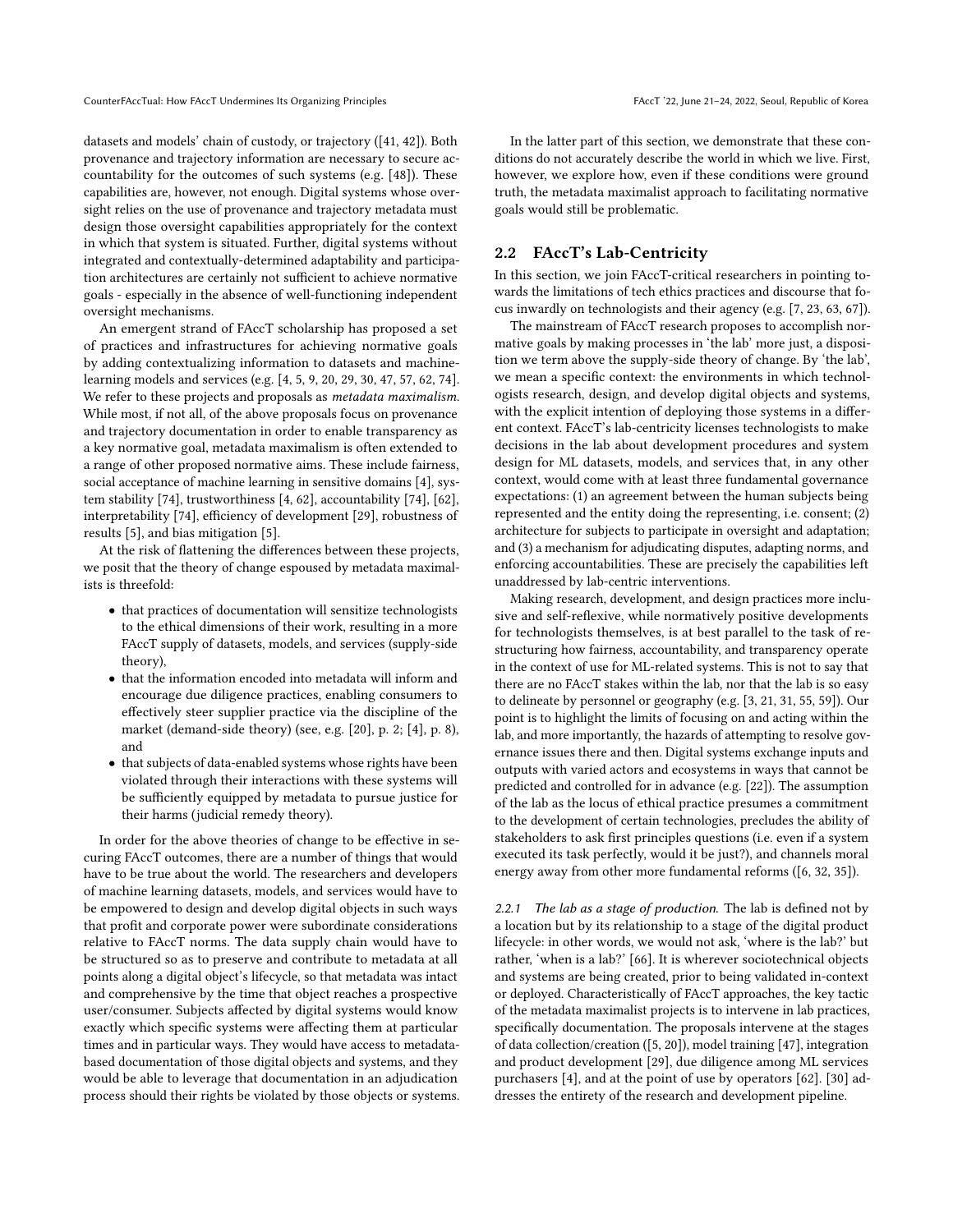What these proposals have in common is a focus on the stages of development that occur prior to any meaningful contact with or deployment into real-world contexts of use at scale, and the inequities that arise as a result. As a result, metadata maximalism forces itself into a position in which it produces documentation of how various interests intersect in the production of ML datasets, models, and services (for instance, interests in proportionate representation and culturally sensitive labels/classifications), without ever directly involving the participation of stakeholders who actually hold these interests.

2.2.2 The lab as a set of interests and actors. FAccT's focus on lab intervention does two things: contain and render opaque to the public normatively-consequential deliberations, and protect and reproduce the concentration of agency within the lab. Metadata maximalist practices are regarded by some of the proposals as a sort of normative therapy for technologists: by performing the labor of metadata collection and documentation, workers become sensitized to the FAccT stakes of their decisions, thereby (presumably) developing better and more FAccT-enabling datasets, models, and services. The degree to which reflective technologists are licensed to adjust their practices within the lab, however, is conditioned and constrained by the business models which fund it (e.g. [\[70,](#page-10-17) [71\]](#page-10-18)), along with the business models of the eventual deploying actor. FAccT, then, is able to effectively gate-keep governance agency by construing deliberation as technical and/or proprietary and by constraining technical discussions within parameters which do not threaten shareholder value. In other words, by focusing on perfecting the lab's role in digital system design, instead of focusing on integrating with architectures for broader participation or contextual, institutional governance, the FAccT community prioritizes its own political influence on sociotechnical conditions and ensures that the bounds on its own ethical agency are reproduced throughout the ML ecosystem. The collateral damage includes the influence of those subjects who directly experience these systems, and the institutions historically responsible for realizing governance within them.

Insofar as metadata maximalist proposals intend their work to be functional for particular actors outside of the lab, the 'consumers' of datasets, models, and services for whom maximalist metadata are intended are not the subjects of these resources and systems, but their operators. [\[62\]](#page-10-9), for instance, proposes a labeling system oriented towards operators of ML services/products (e.g. bank tellers, loan officers). [\[74\]](#page-10-10)'s 'nutritional label' for algorithmic ranking systems is intended for "developers, regulators and the public" (1). The Dataset Nutrition Label project ([29, 9]) is oriented towards "data specialists. . . all professionals utilizing data in automated decision making systems: data scientists, analysts, machine learning engineers, model developers, artificial intelligence researchers, and a variety of others in this space" ( [\[29\]](#page-9-6), p. 2 in footnote). The FactSheets proposal [\[4\]](#page-9-2) focuses on consumers of 'AI services'. [\[5\]](#page-9-3)'s proposal for 'data statements' for natural language processing (NLP) datasets favors an intended audience of technologists and policy-makers (though they mention the possibility of use as well by private citizens who wish to contest ADS recommendations/decisions on due process grounds, see 599). In focusing attention primarily on the needs of technologists and operators, the metadata maximalist

schemes empower the powerful at the cost of the participation of affected data subjects.

2.2.3 The lab's dependencies on a counterfactual world. The downstream users of a given dataset, model, or service in the context of contemporary data supply chains are essentially indeterminate (see, e.g. [\[53\]](#page-10-19)). This is not lost on the metadata maximalist proposers. Since expending energy on ways to potentially constrain this downstream user base would directly undermine the business imperatives of data capitalist firms, FAccT approaches tend instead to frame the unknowability of downstream use as an inevitability which can either be conveniently ignored or assumedly mitigated. Several metadata maximalist projects explicitly state that their motivation is to bless increasingly open (i.e. unregulated) use of datasets, models, or services by offering assurance that prospective users will be sufficiently equipped by the augmented metadata to make valid judgements about their normative stakes in use (e.g. [\[4\]](#page-9-2)). This move not only implies the sufficiency of lab-based approaches to governance, it simultaneously underwrites governance by open market for datasets, models, and services; willfully ignores the structural incentives of data intermediaries to obfuscate provenance; and fundamentally misconstrues the ways in which governance attempts to achieve justice in practice.

Unfortunately, both the provenance and internal logics of deployed digital systems are not only invisible to those affected by such systems [\[52\]](#page-10-20), there are rarely any means by which they could discover or participate in improving the underlying conditions, e.g. supply chain issues [\[72\]](#page-10-21). That power asymmetry is the nearly universal political economy into which metadata maximalist interventions are deployed - and why focusing on fairness, accountability, and transparency interventions for the comparatively small number of data system operators, as opposed to the large number of people whose rights are impacted by the implementation of data systems, undermines the realization of those norms.

Unless and until the power to adjudicate dataset, model, and service-related conflicts and enforce remedies is devolved to the level of use-context, the centralization of agency of which FAccT is a part will continue to stymie justice. Simply put, digital systems will inevitably produce errors, some of which become harms [\[48\]](#page-10-6). That errors can neither be entirely anticipated nor prevented is a long-established truism in computer science [\[68\]](#page-10-22). Through its lab-centricity, FAccT nevertheless puts its eggs in the basket of error avoidance; governance in context, on the other hand, tunes itself towards the detection, adjudication, and resolution of such inevitable harms. It has mechanisms for interpreting these harms to inform the adjustment and oversight of a given system so that the harms are not repeated, but learned from. Systems of governance are able to struggle towards progress almost precisely to the extent to which their design and operations are calibrated for the particular normative demands of their context. We argue that the inward focus of metadata maximalism both reproduces unjust concentrations of unaccountable power in 'the lab' of machine learning, and reflects a fundamental misconstrual of the nature of struggles for justice, which depend on rootedness in the places, institutions, and people where oppression is experienced.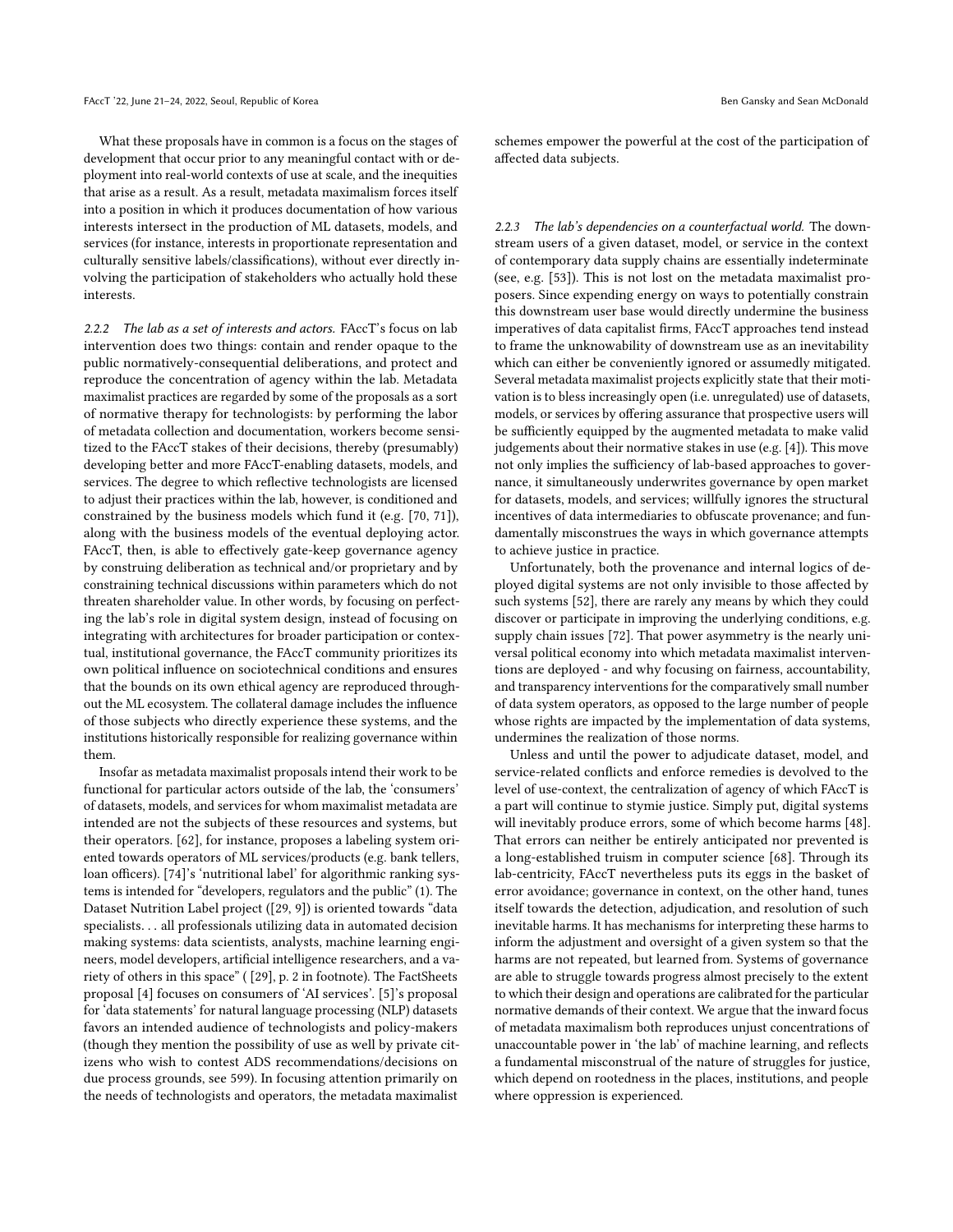CounterFAccTual: How FAccT Undermines Its Organizing Principles FACCT (22, June 21-24, 2022, Seoul, Republic of Korea

#### 2.3 Structural Obstacles

We now turn to a demonstration of the ways in which assumptions about stakeholder participation, on which metadata maximalist theories of change depend, are unfounded. We focus on two obstacles to the metadata maximalist theories of change: the 'supply chain shredder' of metadata (which blocks the demand-side theory of change), and the paucity of accessible pathways to justice for harmed individuals (which undermines the judicial remedy theory of change).

2.3.1 The Supply Chain Shredder. Metadata maximalism reliant on a demand-side theory of change posits that investment in extensive documentation for datasets, models, and services is warranted because that information will make its way to downstream prospective stakeholders, attached to the digital asset in question. Key data supply chains, however, exhibit structural dynamics that act like a shredder for metadata. Without claiming this taxonomy to be all-encompassing, we identify three structural obstacles to the delivery of FAccT-salient metadata to downstream stakeholders: intermediation, reification, and interpolation.

Intermediation. Aggregation of diverse datasets is a commonplace occurrence in many real world data supply chains (e.g. [\[27,](#page-9-16) [43,](#page-10-23) [69\]](#page-10-24)). It is a core business practice of data brokers of varied kinds. When heterogeneous datasets (e.g. public records from varied state sources; location data from CDRs, MAC address sniffing, and GPS) are combined within the 'black boxes' of data brokers, the stripping away of provenance and trajectory metadata is motivated by a rationale of proprietary privilege and competitive trade secrecy. Communicating the painstaking means by which their data assemblages are sourced and integrated would effectively provide data brokers' customers, and potentially competitors, a roadmap to replicating this work themselves. This means that there are business model-driven motivations for data brokers to intentionally undermine the work of diligent metadata maximalists (see, e.g. [\[12\]](#page-9-17)). To make matters worse, brokers receive much of their data assets from other brokers; rinse and repeat ([ 12], p. 94). Further, the importance of these practices for the profitability of data brokers means that those corporate actors are legally bound by their fiduciary obligations to their stakeholders to protect these practices (see [\[36\]](#page-10-25)). Intermediation, through which diverse datasets are standardized, made commensurable, and rendered amnesiac, therefore presents a structural obstacle to metadata maximalism's full achievement of its fairness and equity-enhancing potential, as by the time datasets, models, and services come into contact with operators and subjects, they have been relieved of their metadata.

Reification. When datasets are reduced to a score, ranking, or other simplified metric, the metadata contextualizing the constituent data ingredients are lost. Ranking Facts [\[74\]](#page-10-10) attempts to address this kind of metadata loss through their 'Recipe' and 'Ingredients' widgets associated with, respectively, the ranking algorithm (for instance, "for a linear scoring formula, each attribute would be listed together with its weight"), and the data features "most material to the ranked outcome" (2). This approach fails to account for two dynamics: one, as mentioned above and detailed below, data brokers are incentivized to obscure, rather than reveal, the 'recipe'

and 'ingredients' that compose their products, i.e. scores/ranks. Secondly, these scores themselves travel widely, well beyond the scope of their creators' intended use-cases: for instance, in a United States context, three-digit credit scores have somewhat controversially become a proxy metric for individuals' trustworthiness in contexts such as employment and housing markets [see, e.g. [\[16,](#page-9-18) [17,](#page-9-19) [58\]](#page-10-26). When these score-outputs become inputs into new algorithmicallymediated systems, the 'chain of custody' for metadata is both broken and obscured.

Interpolation. In various contexts, it may be expedient for data processors to infer information in order to fill a data gap. Sometimes these inferences are performed in order to standardize data whose collection and/or storage may have been irregular; sometimes these inferences are in support of projects that seek to avoid the appearance and/or legal liability of using sensitive or protected data. The increasingly prevalent use of 'synthetic' data in research (e.g. [\[28,](#page-9-20) [54\]](#page-10-27)) represents an acceleration of the trend toward interpolation. The obstacle here is not that data is being created through inference; after all, there is no reason in theory why metadata maximalist principles couldn't be applied to document such an inference production process, with ethically-salutary effects for the data's creators, as well as potential downstream users and subjects. The core of the issue here is that certain actors in data supply chains are incentivized towards secrecy and metadata erasure to gain competitive advantage and to avoid potential liability, respectively. Even should data processors be inclined to preserve metadata, the infrastructures and practices necessary to produce supply chain transparency are far from costless. All this means the likelihood of such actors observing metadata maximalist principles in the creation of inferred data is close to zero in the absence of regulatory injunction and enforcement to the contrary (precisely the kinds of interventions not contemplated in FAccT framings).

Together, these structural obstacles to the preservation of labored-over metadata undermine the plausibility of the demandside theory of change espoused by metadata maximalist projects. They further underline the limitations of FAccT framings that fail to consider the incentive structures of shareholder capitalist business models as key factors in the problem-space of algorithmic oppression.

2.3.2 Pathways to Justice. In the judicial remedy theory of change, access to the kinds of information encoded by metadata maximalism would be helpful to individuals seeking justice for data-enabled harms. But there are serious obstacles precluding the realization of this vision. Every justice system in the world has access-to-justice issues with existing case loads (see, e.g. [\[73\]](#page-10-28)). (Here, we use the term justice system to refer to both formal and informal dispute adjudication systems - distinguished by the intention to deliver equitable outcomes, as opposed to resolutions in-favor of one parties' interests, like customer service). Adjudicating cases involving technology adds complexity in terms of questions of jurisdiction, novel questions of law, and unprecedented procedural design problems [\[10\]](#page-9-21). This lack of digital harm-specific infrastructure for rights enforcement compounds the overall and ongoing crisis in access to justice. As an example of this background condition, in the United States a recent White House commission on Americans' access to justice reported that: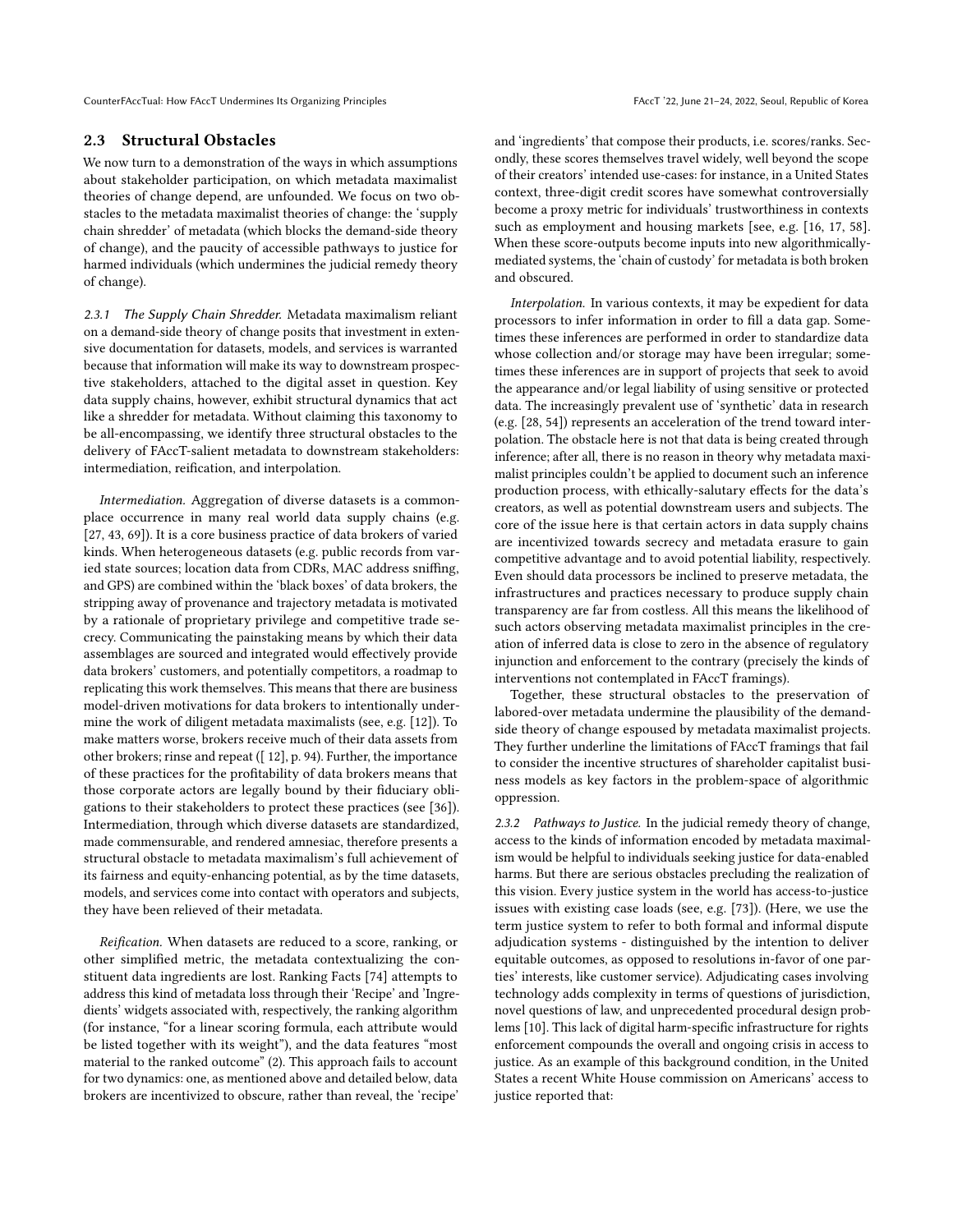"[e]ven before the pandemic, a 2017 Legal Services Corporation (LSC) study showed that 86% of the civil legal problems reported by low-income Americans received inadequate or no legal help, and that 71% of low-income households had experienced at least one civil legal problem in the last year. . . [including] issues as crucial as health care, housing conditions, disability benefits, veterans' benefits, and domestic violence. Notably, this figure only includes civil legal problems that are reported in the first place, which are estimated to represent only about 20% of all civil legal challenges. . . [government and nonprofit services] provide approximately one attorney per ten thousand lower-income Americans" [\[40\]](#page-10-29).

This raises the question: even if maximalist metadata were able to find its way into the hands of individuals subject to data-centric harms, what would they do with it? Giving these individuals information intended to facilitate their empowerment in contexts with demonstrably inadequate systems of rights enforcement only informs them of their helplessness in the face of a harm they can't remediate. This not only breeds disaffection and distrust, it empowers the perpetrators of those harms with broad impunity, as they are able to claim compliance while offloading their responsibilities to the harmed. Privacy scholars (e.g. [\[50,](#page-10-30) [65\]](#page-10-31)) have exhaustively demonstrated how the 'notice and consent' paradigm for managing rights in digital systems provides strategic value for data processors by framing consumers as ultimately responsible for the outcomes of engaging with a particular service. This framing claims that consumers' ability to choose among competing services justifies insufficient rights protections within a given digital service.

This is farcical on multiple levels: consumers are neither on average sufficiently literate in algorithmic systems to be able to discern which bits of information about a system are relevant to their interests, nor do they have the time to devote to attaining this literacy and exercising it on a case by case basis all day every day; the idea of choice as responsibility is viable only if there are legitimate differences among the alternatives from which they might choose (not frequently the case), and if individuals have the agency to choose in the first place (questionable given cases in which individuals are involuntarily or unknowingly subject to ADS) [e.g. [\[14,](#page-9-22) [51,](#page-10-32) [52\]](#page-10-20)). Finally, we should be suspicious of these kinds of proposals, as firms have long promoted framings of individual responsibility for collective problems as a strategy for displacing their own culpability (see, e.g., [\[64\]](#page-10-33)), a move consonant with a neoliberal framing of the entrepreneurial individual as fully responsible for their fate [\[15\]](#page-9-23).

Informational objects, including metadata, could in theory contribute to securing fairness, accountability, transparency, and trustworthiness in digital systems. But to realize those results, they would have to be operationalized within an ecosystem of reciprocal and accountable relations, aligned incentives between the operators and subjects of data systems, and paths to justice accessible to data subjects and their representatives. These are observably not the social conditions into which algorithmic systems are being integrated. The shortcomings of the metadata maximalist judicial remedy theory of change are exemplary of the ways in which mainstream FAccT fails to consider the over-determining significance of

oppression writ large for algorithmic oppression in particular. The struggle for data justice depends upon larger liberation struggles: "[h]ow do we decolonize AI if the world is not even decolonized? . . . [I]f we wish to live in a more just world inside and outside of technology, we must not only abolish algorithmic oppression, but all oppression" [\[25\]](#page-9-24) (p. 4).

Our next section discusses strategies and structures for contextual governance, derived from a variety of institutional contexts and governance traditions, particularly focusing on justice systems and human rights protection infrastructures. We discuss how, in various situations, these strategies are associated with the presence of particular contextual factors, including scale, nature, and intensity of impact. Finally, we offer suggestions for future directions in research and practice for achieving FAccT outcomes in context.

## 3 CONTEXTUAL GOVERNANCE

Structurally and substantively, the way that most governance institutions realize basic rights - let alone subjective normative conditions, like fairness, accountability, and transparency - depends on context. Metadata maximalism is motivated by the implicit assumption that a complete contextual history of a dataset, model, or service can predict the normative implications of its use in-context, therefore warranting acontextual trust. This is, unfortunately, diametrically opposed to how the institutions that are designed to uphold our rights and norms operate: our justice institutions are designed to strictly limit the use of an individual's history to make claims about their future behavior. Courts, for example, explicitly limit the amount of information and characteristic inference available, including most of a person's prior history, to juries in the hopes of fairly adjudicating specific cases on their merit.

Contextual factors are the foundation of determining the legitimacy and authority of an institution in a given situation. Legal systems, for example, consider a range of contextual factors when determining which courts have the authority to adjudicate specific claims - including the subject of the dispute, the residence of the parties involved, and the location where disputed actions occurred. Similarly, the scale of a dispute's potential impact can shape the process by which it's adjudicated, the type of relief a court is able to offer, and the degree of specialty required by the court. For example, the amount of money involved in a dispute can determine whether a case is heard by a small claims court instead of a more formal proceeding. Substantively, there are a range of contextual factors that determine the responsibility of the parties involved, the stringency of the standards to which they're held, and the severity of the potential punishments. For example, a doctor is held to a different standard when giving medical advice to a patient than a hairdresser, because the law recognizes that the asymmetry of power is typically larger between a doctor and a patient, as is the likely impact of the doctor's advice (e.g. [\[19,](#page-9-25) [46\]](#page-10-34)). Ultimately, the law's recognition of contextual factors in determining the appropriate structure and rules for adjudication, and its careful treatment of contextual information as evidence, is representative of how most institutions protect fairness in and across a nearly infinite range of scales and contexts. It is to systems of governance in context that we now turn for lessons in applied FAccT.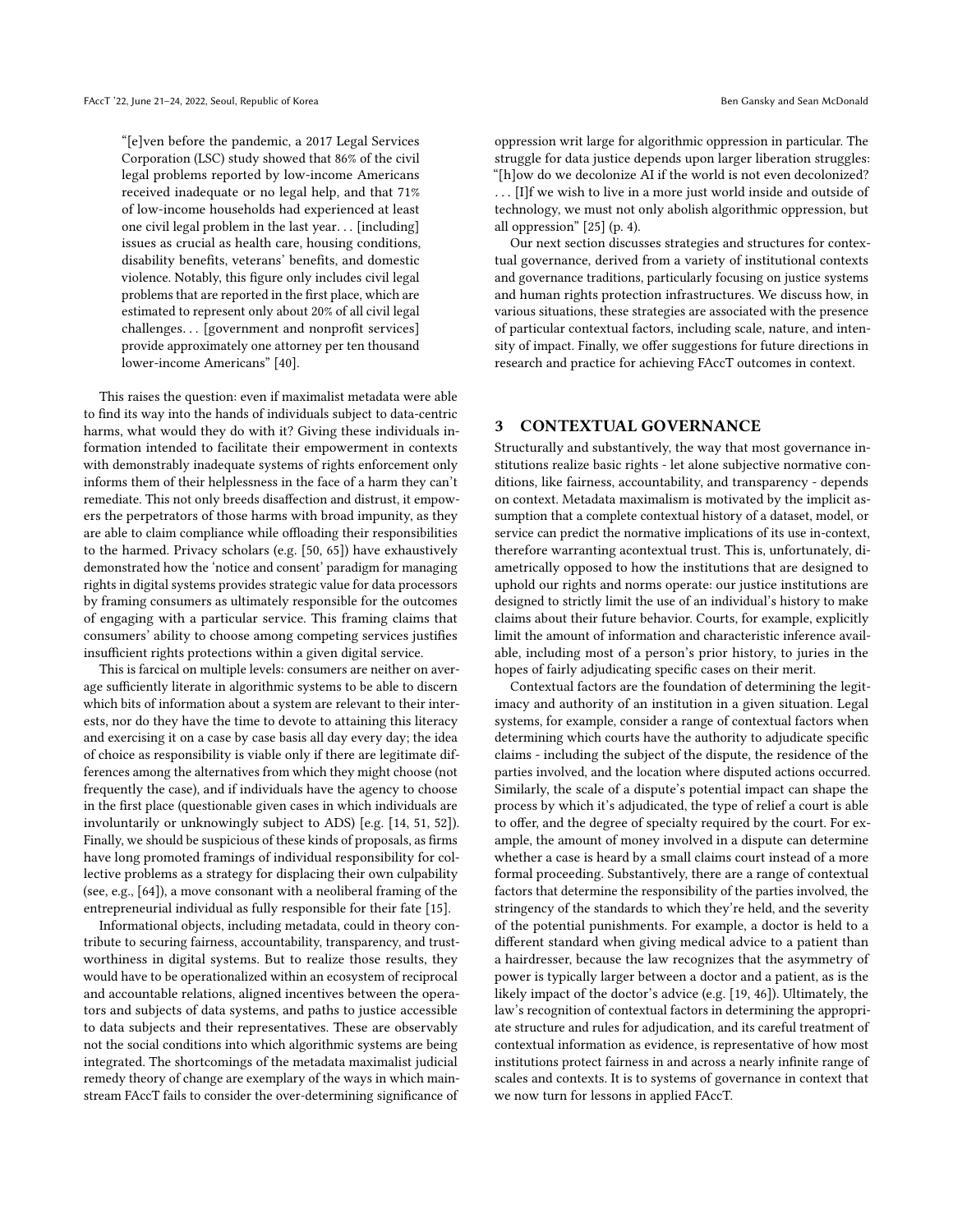#### 3.1 Putting FAccT Governance (Back) In Context

Recognizing that the FAccT community's focus on acontextual governance interventions undermines its ability to achieve normative outcomes, it follows that shifting focus toward interventions that re-establish the systemic influence of rightsholders in-context could yield positive normative outcomes. While the FAccT community's research - and metadata maximalism, specifically - often aims at helping identify the contextual characteristics of a dataset, model, or service, the mechanisms by which they do so result in a consolidation and concentration of their own agency, as opposed to distributing power in support of independent governance and rights enforcement. The disparity between the FAccT community's intended broad impacts and its comparatively narrow approach to achieving those ends, not only merits interrogation - it provides an opportunity for improvement.

We propose that any strategy for the realization of rights in regards to digital systems must account for two, determinative aspects of contextual governance: (1) stage of development and scale of deployment; and (2) embedded or facilitated pathways to conflict adjudication. When it comes to applied digital systems, the realization of fairness, accountability, and/or transparency requires consideration of the potential for harm - which can arise based on both the stage and scale of development ([\[26,](#page-9-26) [56\]](#page-10-35)) and the relative accessibility of independent governance and enforcement mechanisms [\[33\]](#page-9-27).

Though data and machine learning systems are assuredly distinctive territories for governance, the governance challenges their development poses aren't unique. There are a number of mature industries that have pioneered innovative technologies and approaches, across a range of scales, contexts, and potential for harm. Additionally, critical researchers in participatory design and design justice have, over the last decade, expanded the purview of their work beyond objects to systems (e.g. [\[11,](#page-9-28) [39\]](#page-10-36)). As a result, there are a range of participation and governance models designed to map and protect the rights of those interested in, and impacted by, the process of building valuable technologies in high-risk contexts. Those examples don't obviate, or even necessarily mitigate, the inherent politics of product development or scaling ([\[44,](#page-10-37) [61\]](#page-10-38)), but they do provide a useful framework for identifying, mapping, and even modeling the rights and harms that commonly arise.

3.1.1 Stage of Development as a Contextual Frame. One of the defining characteristics of FAccT's framing is that it typically focuses on a single stage of development at a time, with the intention of affecting conditions across the entire life cycle of digital system use (though see [\[30\]](#page-9-7) for a more comprehensive, if still lab-centric, approach). Here, we use a high-level overview of the lifecycle of development, from research to production to use, in order to highlight the governance-relevant aspects of stage and scale change. For the FAccT community's purposes, this list is intentionally illustrative, in the hopes of framing future research and interventions.

Research/Prototyping (design/development) . Though research and prototyping processes vary dramatically, this stage of development is typically focused on problem and solution modeling. The research and prototyping stage typically involves identifying requirements, modeling potential solutions, and may include attempts at initial production. Importantly, at this stage, a product is mostly an intellectual undertaking, with typically minor risks or impacts on others. While this isn't always the case, especially for the FAccT community - which has proven the environmental costs, for example, of building and training machine learning models ([\[6,](#page-9-14) [13\]](#page-9-29)) - most of the governance frameworks focused on research and prototyping simply require compliance with general, existing legal obligations. In other words, while there are a lot of best practice suggestions about building inclusion and participation into problem modeling and solution design, they rarely become legal considerations unless they violate some other, pre-existing set of laws and rights.

Experimentation and Validation (purpose articulation/fitness testing). The experimentation and validation stage of development, however, is highly regulated - in no small part because of its inherent risk. At the experimentation and validation stage, the researcher moves from modeling into testing the product. This can obviously happen in a range of settings, with a varying consideration given to the potential impact of the test itself. In mature industries that develop products with a recognized impact, whether on the environment, animals, or human well-being, there are a significant range of institutional and ethical frameworks designed to ensure the awareness, agency, and protection of participants.

In biomedicine, extremely unethical experimentation, weaponized against Black and brown bodies, spurred the creation of the Belmont Report and eventually, in the United States, the Common Rule - which established a pathway of escalating requirements that govern the conditions under which publicly funded, qualified professionals can experiment on human subjects. Importantly, these conditions require professionally certified oversight, institutional review, experimenters to accept duties to subjects, and the provision of transparency, proportionality, and accountability mechanisms to subjects. While these conditions aren't necessarily directly transposable to machine learning research, there have been examples of data-centric experiments being performed in public or on human subjects (e.g. [\[38\]](#page-10-39)). Those cases, though often treated as public relations problems for the technology companies that conducted them, raise significant questions about the ethics, risks, and harms made possible by ungoverned digital experimentation. [\[4\]](#page-9-2) cites Institutional Review Boards (IRBs) as an antecedent for their metadata maximalism proposal; the irony here is that while IRBs are independent bodies integrated within institutions for research, with oversight authority persisting throughout the conduct of an experimental study, the metadata maximalism format has no such third party empowered to be in continuous governance relations, robbing the structure of its normative efficacy. In other words, the normative power of an IRB doesn't reside in the forms that experimenters fill out; the FAccT qualities come from requiring that the relationship between structurally powerful researchers and vulnerable subjects is reciprocal, respectful, and cautious, with risk-conscious enforcement mechanisms at the ready to keep researchers accountable.

Production/Hosting. Once a product has passed the necessary tests, the next step is, usually, production. At this stage, the product moves from "idea" to "enterprise," requiring or integrating a number of changes. For example, if the researcher was not already affiliated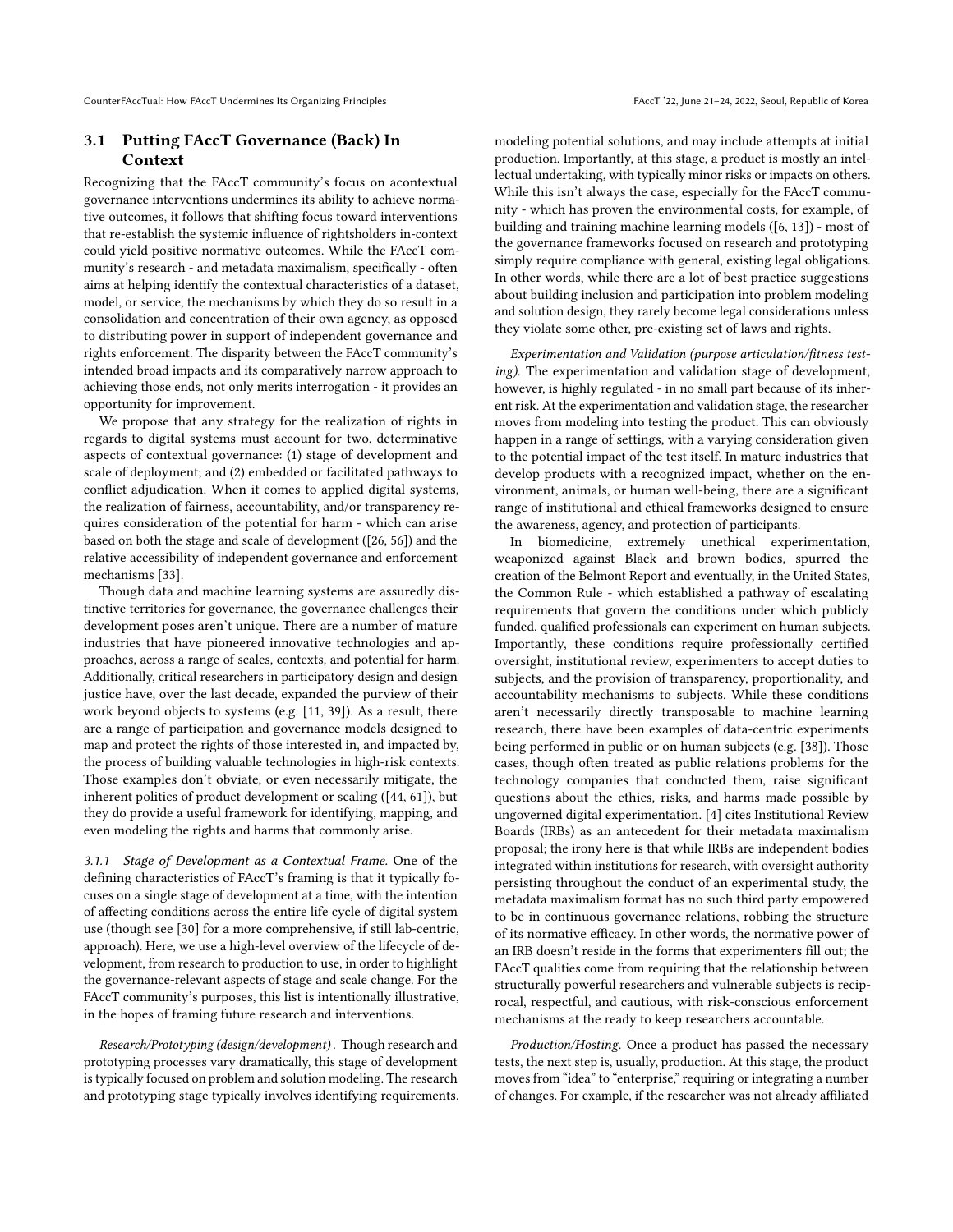with a sponsoring entity, they usually start or join a company focused on the production (and/or distribution) of the underlying solution. In addition, the company may have to source production inputs - whether data sources, labor, and/or facilities - each of which are independently regulated. For the purposes of governance, the production stage of development involves the interests and equity associated with compliance, the investment of others (whether capital, labor, or data licenses), and ensuring that the underlying enterprise generally avoids causing harm by virtue of its inputs, processes, and outputs.

This can also mean developing diligence and supply chain oversight systems, in order to avoid direct and indirect harms enabled by production, and, where relevant, the defects caused by imperfect production. Digital supply chain governance is additionally complicated when the underlying product or service is unstable, unregulated, and/or spans potentially conflicting jurisdictional requirements. Once a company starts production, the governance requirements become cumulative. Whereas not every company will maintain continuous experimentation, once a product reaches this stage, it's likely to develop - by commission or omission - governance responses to each of the considerations described in this section and below.

Distribution/Commercialization. Once a product reaches the distribution and commercialization stage, the sponsoring company acquires a new set of governance responsibilities. At a basic level, the company has to consider the compliance and market-access requirements of the places where it would like to operate - for digital systems, which can deploy globally with technical ease, that means engaging with an exponentially larger set of business administration, taxation, and political requirements. While it's likely obvious to the FAccT community, the distribution stage of production also typically involves negotiating with a range of independent businesses responsible for ensuring material aspects of the products stack - whether hosting, third-party certification, or physical distribution logistics. And, of course, at this stage the sponsoring company also needs to establish and govern its relationships with users and/or customers - which involves ensuring the integrity of a range of technical, transactional, legal, and reputational considerations. The primary difference at the distribution and commercialization stage is that the sponsoring company transitions from governing the integrity and impact of its internal operations to managing the requirements and expectations of a broad range of external actors and enabling infrastructure.

Adoption/Use . While implied by production and distribution, once a product is being actively used by one or more people, its producer is at least partially responsible for the impacts of its use. Historically, mature industries were responsible for reasonably setting customer expectations about what its product can functionally do (usually through advertising and sales) and, if a product is potentially dangerous, the conditions or limitations that are necessary for safe use (usually established in its contract guarantees and warranties). Beyond setting expectations, however, a company is also often responsible for the ways that people misuse or abuse their product - especially if those abuses were foreseeable. In the same way that the production and distribution stages require a business

to expand its governance to oversee its fairly-negotiated relationships with external companies, once a product is in use, companies have to govern the full range of, often unpredictable, ways in which it could be used.

Scaled Adoption/Use (impact-related). Very few products get to the point of becoming presumptive utilities, however, digital systems - and especially machine learning tools - often reach that stage more quickly than other product categories, if only because of their adoption by large-scale systems. Once a product has reached ubiquity, like the mobile phone, its producers acquire an additional, comparatively large set of governance responsibilities based on the way that other systems rely on that product. For example, digital utility systems will often have to govern their relationship to various political institutions, public health systems, and/or security interests. There's no simple, obvious, or universal approach to developing governance at that scale, but one of the major tensions stems from the centralization of the authority it exerts. While creating mechanisms for participatory governance doesn't preempt scrutiny or accountability, nearly all decisions made at this scale are interpreted as political, with commensurate scrutiny.

While this list isn't comprehensive, it does illustrate the way that governance requirements evolve throughout the process of product development. In doing so, it also demonstrates that popular and legal expectations for the governance of a product change as it invites the reliance of others and grows in impact. These dynamics, while hardly novel, have formative, foundational impacts on the political, commercial, and normative character of a digital system - including on the public and regulatory perceptions of their fairness, accountability, and transparency. In order for the FAccT community to realize those norms, it should invest in research and governance interventions that survive and evolve through the lifecycle of development and are responsive to the scale of impact.

# 3.2 Institutional and Participatory Interoperability

The above references to design patterns in the structure and practice of contextual governance focus mainly on the capabilities of oversight and adaptability. One of the most challenging aspects, however, of designing the governance of digital systems - particularly machine learning systems - is to design models of participation that help ensure normative outcomes. Whether the goal is to achieve technical or social norms, one of the most common motivations for deploying machine learning and automation systems is to reduce the complexity and friction of human participation. In fact, automation systems have been demonstrated to actively reduce the discretionary authority of public officials [\[1\]](#page-9-30), or replace them–to disastrous effect [\[14\]](#page-9-22). Unfortunately, those 'street-level bureaucrats' are often the primary institutionally-provided mechanism for ensuring the realization of normative goals, like fairness, accountability, and transparency - and their discretion can be critical for handling errors, edge cases, and contextual considerations for rule-based systems [\[2\]](#page-9-31). FAccT's metadata maximalism attempts to resolve the resulting issues by perfecting its lab work, instead of designing systems aimed at integrating, if not proactively supporting, the participation of public and justice institutions.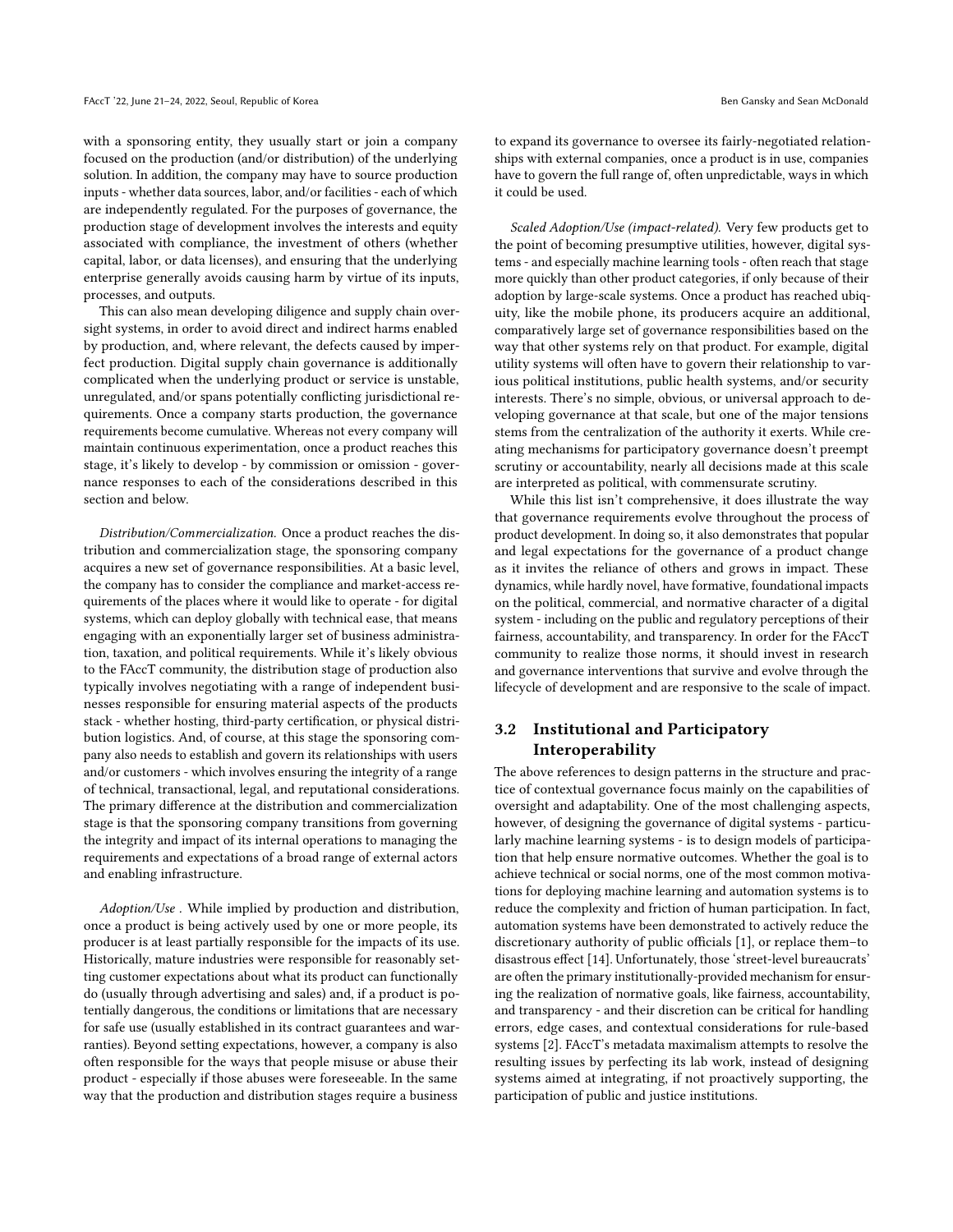The tendency to design digital systems to route around the influence of institutions, instead of in ways that directly integrate into their governance, has the secondary effect of individualizing responsibility for the ways they fail. Without the awareness, capacity, or active support of institutions, digital systems require individuals to recognize harms; collect evidence - not only of the offending action, but also proof of contractual breach or other wrongs; and then identify the institutions or authorities that may be able to help them seek redress. That's all before any of the proceedings even begin - and, considering the relative capacity, power, and resources of digital system providers, it's impossible to view that degree of individual administrative burden as fair, accountable, or transparent.

That's not to say there's a one-size-fits-all institution with which to integrate as a Panglossian solution, but drawing from the stages of development above and the basic affordances of publicly enforced rights, there are a number of legal principles that FAccT researchers could constructively interrogate as design requirements for product deployment. Additionally, partnerships with existing networks of community organizers and political activists have demonstrated that paying attention to the strategies and infrastructures employed by these groups productively opens new FAccT design spaces for normative intervention (e.g. [\[34,](#page-10-40) [37\]](#page-10-41)). This list, like the previous section, is designed as illustrative framing for future governance interventions, toward generating interest, research, and debate from the FAccT community.

3.2.1 Articulation of Purpose and Embedded Pathway to Accountability. Those responsible for digital systems should be able to articulate their purpose, methods, and, ideally, provide an embedded pathway to seek independent accountability for those impacted by digital decision-making systems, directly or indirectly. Though a lot of digital systems address this through terms of service agreements, legalistic contracts are notoriously opaque and inert for users experiencing harm or in need of redress. While it's true that statements of purpose, transparency in reporting, and pathways to accountability aren't legal requirements in service or product categories, it should go without saying that they represent table stakes for FAccT researchers.

3.2.2 Due Process for Rightsholders. While definitions vary across legal jurisdiction, due process rights fundamentally come down to ensuring that systems inform the people they impact of their rights-affecting actions, proactively create an opportunity for an appropriate response, and ensure a basic integrity and proportionality in the performance of its purpose. While there's been considerable ink spilled over things like explainability of machine learning systems, the technical characteristics of a system (including indecipherable complexity) do not historically relieve those responsible from ensuring peoples' basic rights when assessing accountability for resulting harms.

3.2.3 Deployer Duty: Explicit Assumption of Enforceable Responsibilities. One of the primary functions of company structures is to manage liability - a function ostensibly held in check through robust public accountability institutions. Given the complexity facing rights-enforcing institutions, the FAccT community could productively invest in researching ways for digital systems to require, or

at least transparently report, on their exposure to accountability. This work is, to an extent, underway in the creation of national and global beneficial ownership registries and, to a lesser extent, the digital system providers willing to contractually guarantee their work - but there's a significant amount to be done in both identifying, reporting, and realizing that accountability in practice.

3.2.4 Provide for Diversity in Self-Representation Capacity. Every system that reaches popular adoption or intermediates a public service impacts the rights of people who are unable to represent their own interests. Many rights-affecting industries include an explicit category of representative, often called a fiduciary, whose purpose is to ensure that those incapable of advocating for themselves - whether due to age, capacity, or infirmity - have help. To the extent that a digital system develops any rights management or participation systems, it also needs a mechanism for assigning representation to those unable to do so themselves, in order for the system to be truly fair, accountable, or transparent to all its users.

We argue that, in order for the FAccT community to move beyond the limits of metadata maximalism, it should focus future research and interventions on two, key thematic areas: (1) how to adapt the deployment of digital systems to proactively address common fairness, accountability, and transparency issues - and design mechanisms for contextually appropriate participation by rightsholders in each stage of ongoing system evolution; and (2) methods for establishing and facilitating interoperability with external, independent governance institutions and infrastructure as a functional requirement for deployment of data-centric systems.

#### 4 CONCLUSION

There are not only practical approaches to implementing contextual systems of governance, there are existing models across a range of vital service industries. Almost all of them center, in some way, structures and rules for devolving authority to local institutions and there is a significant opportunity for FAccT to focus on ways to architect systems toward enabling that work. In order for the FAccT community to achieve its goals, it should start by recognizing (a) that FAccT principles are realized almost entirely outside of the lab; (b) that the institutions and processes for safeguarding those principles in practice are contextual, devolved, and evolving; and (c) while harm-based diligence and remediation efforts are valuable, if these capabilities are designed and intended to primarily inform governance within the lab, they still function to centralize agency away from rightsholders.

If the FAccT community is serious about actualizing its organizing principles in the implementation of digital systems, it is better served by designing structures of participatory self-governance for rightsholders, in addition to the developers and operators currently targeted by its interventions. The realization of fairness, accountability, and transparency are far more commonly the product of messy, participatory governance than technocratic experts perfecting digitally abstracted governance processes. That's especially true when that governance lacks the adaptive capacity and accountability created by accessible paths to justice.

Finally, continuing to develop and deploy datasets, models, and services whose inevitable errors, unpredictable proliferation, and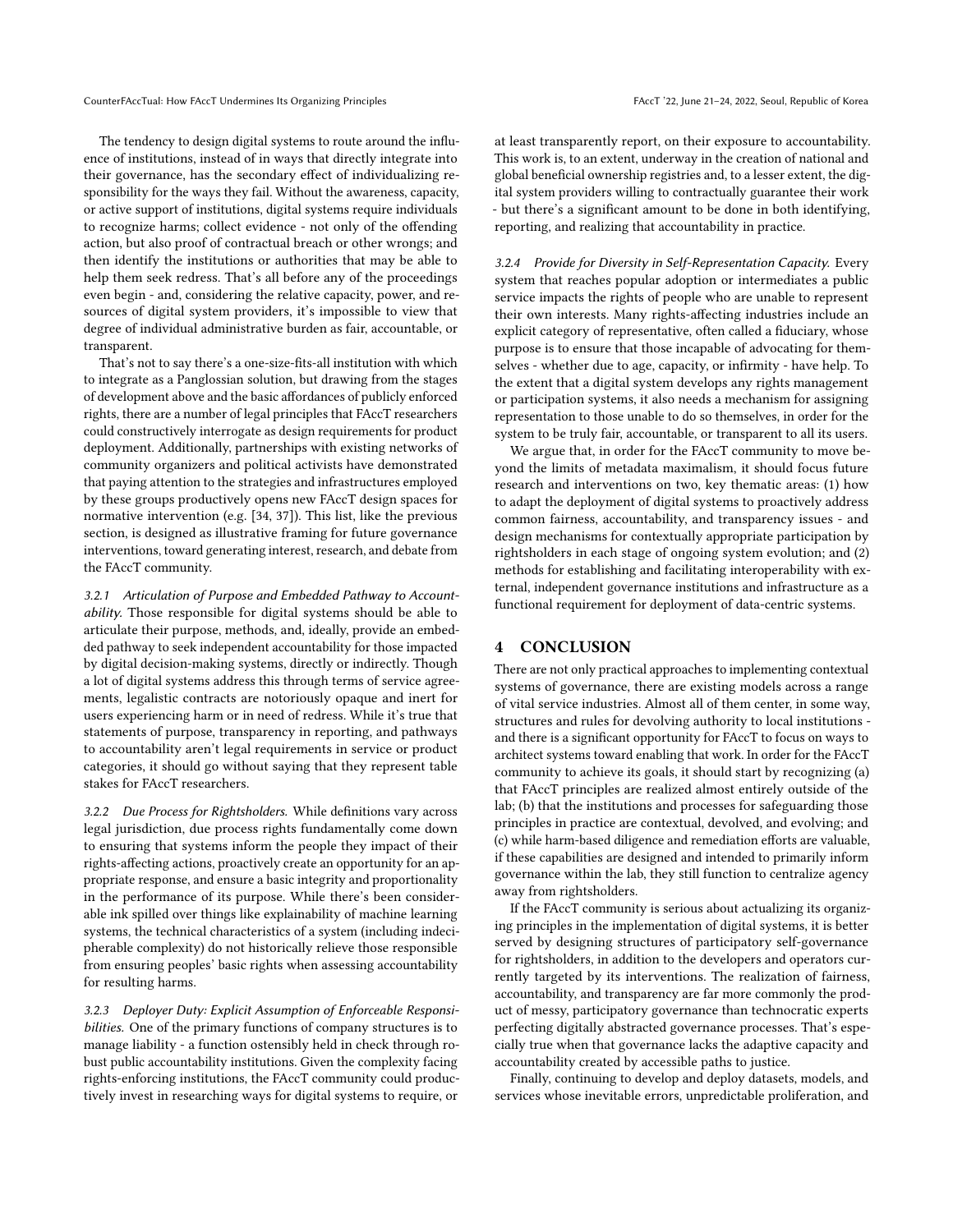unaccountable use will harm subjects without access to rights enforcement is a profoundly cynical form of neglect. In an effort to support the FAccT community's pursuit of its normative goals, we argue that it should continue to constructively invest in developing ways to identify and reconstruct the contextual factors necessary for justice. We argue, especially, for FAccT researchers to consider the full life cycle of their product's potential impact, and design for adaptive governance throughout. In addition, we recognize that FAccT's ideals aren't computable, nor is upholding basic rights an internally perfectible endeavor - and so we also argue for research into methods of direct, participatory connections to contextually appropriate institutions as a functional requirement for digital system deployment. At this stage of maturity, neither novelty nor naivete is an excuse: as Deb Chachra [\[8\]](#page-9-32) puts it: "Any sufficiently advanced negligence is indistinguishable from malice."

## 5 HISTORY DATES

Received January 2022; revised May 2022; accepted May 2022.

#### ACKNOWLEDGMENTS

Both authors wish to thank our anonymous reviewers for helpful structural feedback and suggested references. Ben Gansky wishes to also thank Marcello di Bello for his thoughtful and generous engagement with this paper, including guidance at an early stage. Any errors, omissions, and/or misconstruals are of course our own. Ben Gansky's contributions to this paper are based upon work supported by the National Science Foundation under Grant No. 1828010; Sean McDonald's contributions are supported by a grant from the Ford Foundation.

#### REFERENCES

- <span id="page-9-30"></span>[1] doaa Abu Elyounes. 2020. 'Computer Says No!': The Impact of Automation on the Discretionary Power of Public Officers (September 14, 2020). Vanderbilt Journal of Entertainment & Technology Law, Forthcoming, Available at SSRN: <https://ssrn.com/abstract=3692792>
- <span id="page-9-31"></span>[2] Ali Alkhatib and Michael Bernstein. 2019. Street–Level Algorithms: A Theory At The Gaps Between Policy and Decisions. In Proceedings of CHI Conference on Human Factors in Computing Systems (CHI '19), April 2019, Glasgow, Scotland UK. ACM, New York, NY, USA 13 Pages.<https://doi.org/10.1145/3290605.3300760>
- <span id="page-9-10"></span>[3] Sareeta Amrute & Luis Felipe R. Murillo. 2020. Introduction: Computing in/from the South. Catalyst: Feminism, Theory, Technoscience, 6(2). DOI: [https://doi.org/](https://doi.org/10.28968/cftt.v6i2.34594) [10.28968/cftt.v6i2.34594](https://doi.org/10.28968/cftt.v6i2.34594)
- <span id="page-9-2"></span>[4] Matthew Arnold, Rachel K. E. Bellamy, Michael Hind, Stephanie Houde, Sameep Mehta, Aleksandra Mojsilovic, Ravi Nair, Karthikeyan Natesan Ramamurthy, Darrell Reimer, Alexandra Olteanu, David Piorkowski, Jason Tsay, Kush R. Varshney. 2018. FactSheets: Increasing trust in AI services through supplier's declarations of conformity. [arXiv:1808.07261v2.](arXiv:1808.07261v2) DOI:<https://doi.org/10.48550/arXiv.1808.07261>
- <span id="page-9-3"></span>[5] Emily M. Bender and Batya Friedman. 2018. Data Statements for Natural Language Processing: Toward Mitigating System Bias and Enabling Better Science. Transactions of the Association for Computational Linguistics, 6:587–604.
- <span id="page-9-14"></span>[6] Emily M. Bender, Timnit Gebru, Angelina McMillan-Major, and Shmargaret Shmitchell. 2021. On the Dangers of Stochastic Parrots: Can Language Models Be Too Big? In Proceedings of the 2021 ACM Conference on Fairness, Accountability, and Transparency (FAccT '21). Association for Computing Machinery, New York, NY, USA, 610–623.<https://doi.org/10.1145/3442188.3445922>
- <span id="page-9-8"></span>[7] Abebe Birhane, Pratyusha Kalluri, Dallas Card, William Agnew, Ravit Dotan, & Michelle Bao. 2021. The values encoded in machine learning research. [https:](https://arxiv.org/abs/2106.15590) [//arxiv.org/abs/2106.15590.](https://arxiv.org/abs/2106.15590) DOI:<https://doi.org/10.48550/arXiv.2106.15590>
- <span id="page-9-32"></span>[8] Deb Chachra. 2017. I don't think I fully realized how widely and sadly relevant this would be when I said it. [quoted here by @nd\_kane ]. Twitter. Retrieved January 19, 2022, from<https://twitter.com/debcha/status/874953796794929152?s=20>
- <span id="page-9-4"></span>[9] Kasia S. Chmielinski, Sarah Newman, Matt Taylor, Josh Joseph, Kemi Thomas, Jessica Yurkofsky, and Yue Chelsea Qiu. 2022. The Dataset Nutrition Label (2nd Gen): Leveraging Context to Mitigate Harms in Artificial Intelligence. CoRR abs/2201.03954, (2022). Retrieved from<https://arxiv.org/abs/2201.03954>
- <span id="page-9-21"></span>[10] Julie E. Cohen. 2021. From Lex Informatica to the Control Revolution. Berkeley Technology Law Journal, 35.
- <span id="page-9-28"></span>[11] Sasha Costanza-Chock. 2020. Design Justice: Community-Led Practices to Build the World We Need. MIT Press. Available at:<https://design-justice.pubpub.org/>
- <span id="page-9-17"></span>[12] Matthew Crain. 2018. The limits of transparency: Data brokers and commodification. New Media & Society 20, 1 (2018), 88–104. DOI[:https://doi.org/10.1177/](https://doi.org/10.1177/1461444816657096) [1461444816657096](https://doi.org/10.1177/1461444816657096)
- <span id="page-9-29"></span>[13] Roel Dobbe & Meredith Whittaker. 2019. AI and Climate Change: How they're connected, and what we can do about it. Medium. Retrieved January 22, 2022, from [https://medium.com/@AINowInstitute/ai-and-climate-change-how](https://medium.com/@AINowInstitute/ai-and-climate-change-how-theyre-connected-and-what-we-can-do-about-it-6aa8d0f5b32c)[theyre-connected-and-what-we-can-do-about-it-6aa8d0f5b32c](https://medium.com/@AINowInstitute/ai-and-climate-change-how-theyre-connected-and-what-we-can-do-about-it-6aa8d0f5b32c)
- <span id="page-9-22"></span>[14] Virginia Eubanks. 2018. Automating Inequality: How High-Tech Tools Profile, Police, and Punish the Poor. St. Martin's Press. 2018.
- <span id="page-9-23"></span>[15] Michel Foucault. 2008. The birth of biopolitics: Lectures at the collège de France, 1978–1979, London: Palgrave Macmillan.
- <span id="page-9-18"></span>[16] Marion Fourcade & Kieran Healy. 2013. Classification situations: Life-chances in the neoliberal era. Accounting, Organizations and Society 38, 8 (2013), 559–572. Retrieved from [https://EconPapers.repec.org/RePEc:eee:aosoci:v:38:y:2013:i:8:p:](https://EconPapers.repec.org/RePEc:eee:aosoci:v:38:y:2013:i:8:p:559-572) [559-572](https://EconPapers.repec.org/RePEc:eee:aosoci:v:38:y:2013:i:8:p:559-572)
- <span id="page-9-19"></span>[17] Marion Fourcade & Kieran Healy. 2016. Seeing like a market. Socio-Economic Review 15, 1 (December 2016), 9–29. DOI[:https://doi.org/10.1093/ser/mww033](https://doi.org/10.1093/ser/mww033)
- <span id="page-9-1"></span>[18] Archon Fung. 2006. Varieties of Participation in Complex Governance. Public Administration Review 66, (2006), 66–75. Retrieved May 8, 2022 from [http://www.](http://www.jstor.org/stable/4096571) [jstor.org/stable/4096571](http://www.jstor.org/stable/4096571)
- <span id="page-9-25"></span>[19] Tamar Frankel. 2011. Fiduciary Law in the Twenty-First Century, 91 Boston University Law Review 1289 (2011). Available at: [https://scholarship.law.bu.edu/](https://scholarship.law.bu.edu/faculty_scholarship/714) [faculty\\_scholarship/714](https://scholarship.law.bu.edu/faculty_scholarship/714)
- <span id="page-9-5"></span>[20] Timnit Gebru, Jamie Morgenstern, Briana Vecchione, Jennifer Wortman Vaughan, Hanna Wallach, Hal Daumé III, and Kate Crawford. 2021. Datasheets for datasets. Commun. ACM 64, 12 (December 2021), 86–92.<https://doi.org/10.1145/3458723>
- <span id="page-9-11"></span>[21] Mary Gray & Siddarth Suri. 2019. Ghost Work: How to Stop Silicon Valley from Building a New Global Underclass. Houghton Mifflin Harcourt Publishing Company.
- <span id="page-9-13"></span>[22] Ben Green and Salomé Viljoen. 2020. Algorithmic realism: expanding the boundaries of algorithmic thought. In Proceedings of the 2020 Conference on Fairness, Accountability, and Transparency (FAT\* '20). Association for Computing Machinery, New York, NY, USA, 19–31.<https://doi.org/10.1145/3351095.3372840>
- <span id="page-9-9"></span>[23] Daniel Greene, Anna Lauren Hoffmann, & Luke Stark. 2019. Better, nicer, clearer, fairer: A critical assessment of the movement for ethical artificial intelligence and machine learning. In Proceedings of the 52nd Hawaii international conference on system sciences. Available at:<http://hdl.handle.net/10125/59651>
- <span id="page-9-24"></span>
- <span id="page-9-0"></span>[24] Ian Hacking. 2002. Historical Ontology. Harvard University Press. [25] Lelia Marie Hampton. 2021. Black Feminist Musings on Algorithmic Oppression. In Proceedings of the 2021 ACM Conference on Fairness, Accountability, and Transparency (FAccT '21). Association for Computing Machinery, New York, NY, USA, 1.<https://doi.org/10.1145/3442188.3445929>
- <span id="page-9-26"></span>[26] Alex Hanna & Tina M. Park. 2020. Against scale: Provocations and resistances to scale thinking. arXiv preprint [arXiv:2010.08850.](arXiv:2010.08850)
- <span id="page-9-16"></span>[27] Katie Harron, Chris Dibben, James Boyd, Anders Hjern, Mahmoud Azimaee, Mauricio L Barreto, and Harvey Goldstein. 2017. Challenges in administrative data linkage for research. Big Data & Society 4, 2 (2017), 2053951717745678. DOI[:https://doi.org/10.1177/2053951717745678](https://doi.org/10.1177/2053951717745678)
- <span id="page-9-20"></span>[28] Markus Hittmeir, Andreas Ekelhart, and Rudolf Mayer. 2019. On the Utility of Synthetic Data: An Empirical Evaluation on Machine Learning Tasks. In Proceedings of the 14th International Conference on Availability, Reliability and Security (ARES '19). Association for Computing Machinery, New York, NY, USA, Article 29, 1–6.<https://doi.org/10.1145/3339252.3339281>
- <span id="page-9-6"></span>[29] Sarah Holland, Ahmed Hosny, Sarah Newman, Joshua Joseph, & Kasia Chmielinski. 2018. The dataset nutrition label: A framework to drive higher data quality standards.
- <span id="page-9-7"></span>[30] Ben Hutchinson, Andrew Smart, Alex Hanna, Emily Denton, Christina Greer, Oddur Kjartansson, Parker Barnes, and Margaret Mitchell. 2021. Towards Accountability for Machine Learning Datasets: Practices from Software Engineering and Infrastructure. In Proceedings of the 2021 ACM Conference on Fairness, Accountability, and Transparency (FAccT '21). Association for Computing Machinery, New York, NY, USA, 560–575.<https://doi.org/10.1145/3442188.3445918>
- <span id="page-9-12"></span>[31] Lilly Irani. 2015. Difference and Dependence among Digital Workers: The Case of Amazon Mechanical Turk. South Atlantic Quarterly; 114 (1): 225–234. doi: <https://doi.org/10.1215/00382876-2831665>
- <span id="page-9-15"></span>[32] Maximilian Kasy and Rediet Abebe. 2021. Fairness, Equality, and Power in Algorithmic Decision-Making. In Proceedings of the 2021 ACM Conference on Fairness, Accountability, and Transparency (FAccT '21). Association for Computing Machinery, New York, NY, USA, 576–586. [https://doi.org/10.1145/3442188.](https://doi.org/10.1145/3442188.3445919) [3445919](https://doi.org/10.1145/3442188.3445919)
- <span id="page-9-27"></span>[33] Ethan Katsh & Orna Rabinovich-Einy. 2017. Digital Justice: Technology and the Internet of Disputes. Oxford University Press. Retrieved 22 Jan. 2022, from [https://oxford.universitypressscholarship.com/view/10.1093/acprof:oso/](https://oxford.universitypressscholarship.com/view/10.1093/acprof:oso/9780190464585.001.0001/acprof-9780190464585) [9780190464585.001.0001/acprof-9780190464585.](https://oxford.universitypressscholarship.com/view/10.1093/acprof:oso/9780190464585.001.0001/acprof-9780190464585)